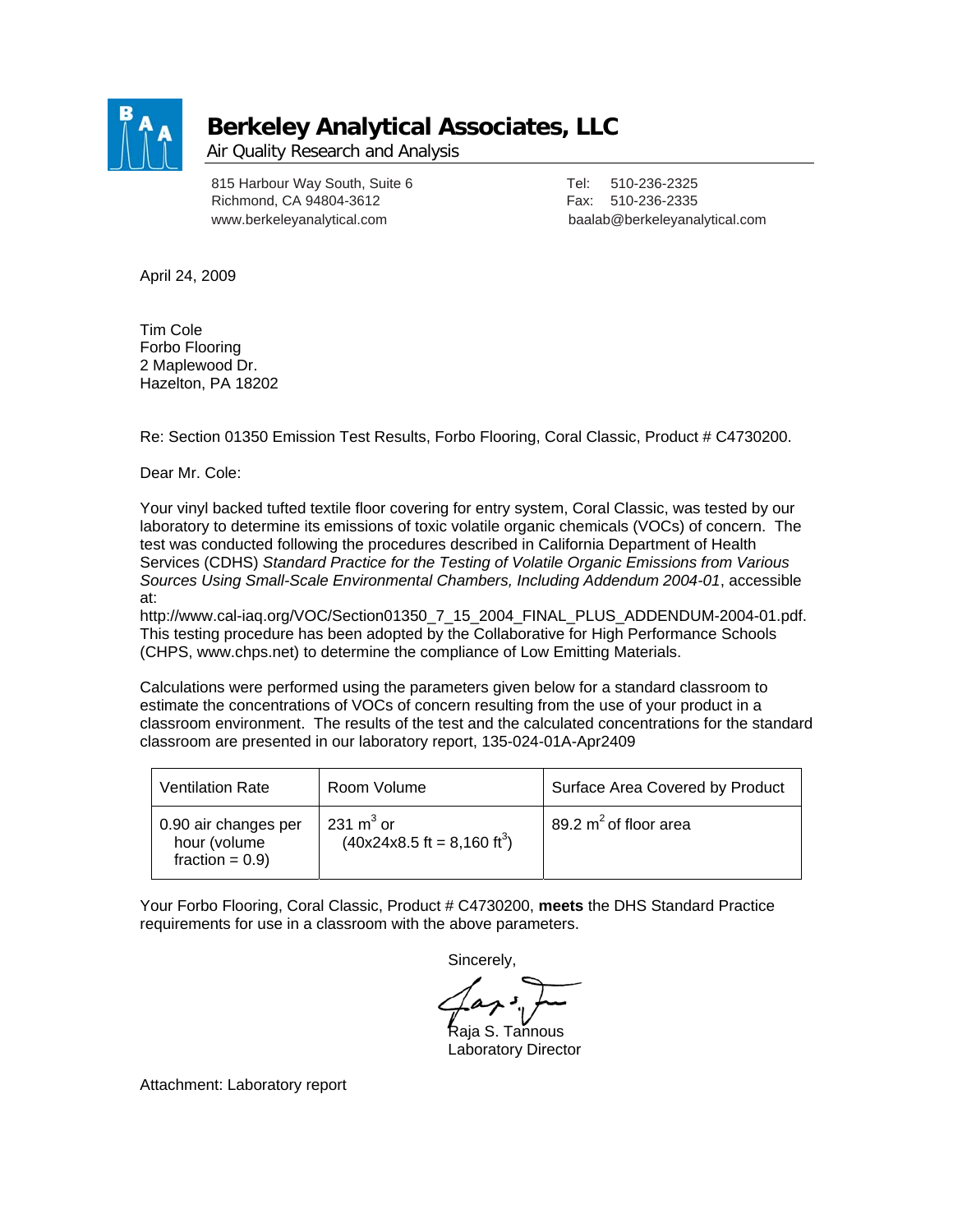## **BERKELEY ANALYTICAL ASSOCIATES, LLC**

815 Harbour Way South, Suite 6 Richmond, CA 94804 Ph. 510-236-2325; Fax 510-236-2335 E-mail baalab@berkeleyanalytical.com

## **PRODUCT VOC EMISSION TEST RESULTS**

#### **Report Certification**

Report Number & Date: 135-024-01A-Apr2409 -- 4/24/2009

Recalculation Job:

Protocol or test method/criteria: CA DHS Section 01350 protocol Original Specimen ID (if recalc job):

Certified By: Certified By: Certified By: Certified By: Certified By:

Signature Date **/** April 24, 2009

## **Customer Information**

Customer: **Forbo Flooring** City/State/Country: Hazelton, PA USA Contact name/Title: Tim Cole, Director of Support Services

Phone number: 570-450-0238 Contact Address: 2 Maplewood Dr., Hazelton PA 18202

## **Manufacturer Information**

Manufacturing company: Forbo Flooring Product name: Coral Classic

Product category: Carpet (09680)

Manufacturer ID: Color - C4730200 Date manufactured: 3/25/2009 Date collected: 3/25/2009 Date shipped: 4/1/2009

Product subcategory: Floor Covering for Entry System Product sample ID: Production 71821901

## **Sample/Specimen Information**

Date received: 4/2/2009 Specimen ID (Lab tracking No.): **135-024-01A**

Conditioning period start & duration: 4/3/2009, 10 days Test period start & duration: 4/13/2009, 96 hours

# Specimen preparation: Tested a 17.78 cm by 17.78 cm specimen with back surface

covered and all edges sealed.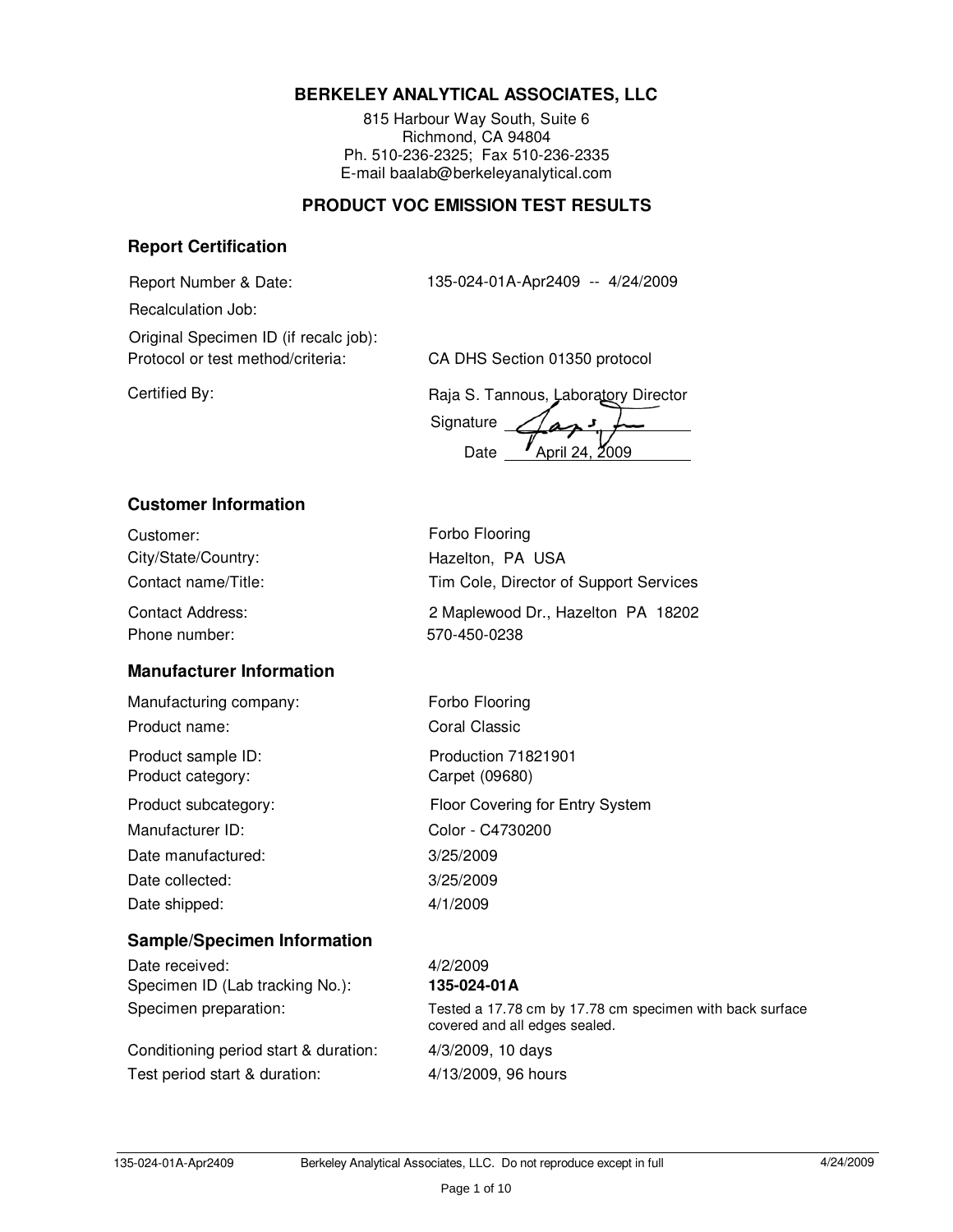Protocol -- Emission tests are performed following California Dept. of Health Services "Standard Practice for the Testing of Volatile Organic Emissions from Various Sources Using Small-Scale Environmental Chambers," CA/DHS/EHLRB/R-174, 07/15/04 (http://www.cal-iaq.org/VOC/Section01350\_7\_15\_2004\_

FINAL PLUS ADDENDUM-2004-01.pdf). This practice is based on ASTM D 5116, "Standard Guide for Small-Scale Environmental Chamber Determinations of Organic Emissions from Indoor Materials/Products" and incorporates the chamber testing portion of California Specification 01350

(http://www.ciwmb.ca.gov/GreenBuilding/Specs/Section01350/). Project-specific results are calculated as described in Specification 01350.

| Parameter            | Symbol                    | Units                 | Value  |  |
|----------------------|---------------------------|-----------------------|--------|--|
| Product exposed area | $A_{C}$                   | m <sup>2</sup>        | 0.0316 |  |
| Chamber volume       | $\mathsf{V}_{\mathsf{C}}$ | m <sup>3</sup>        | 0.067  |  |
| Loading ratio        | $L_{\rm c}$               | $m2 m-3$              | 0.47   |  |
| Inlet air flow rate  | Q                         | $m^3$ h <sup>-1</sup> | 0.067  |  |
| Ventilation rate     | a <sub>c</sub>            | $h^{-1}$              | 1.00   |  |
| Temperature          |                           | °C                    | 23.0   |  |
| Relative humidity    |                           | $\%$                  | 50.3   |  |
|                      |                           |                       |        |  |

## **Table 1. Chamber Conditions for Test Period \***

\* Specified ranges: 22°C to 24°C, RH 45% to 55%, and Q 0.064 to 0.070 (small chamber) or 5.81 to 6.42 (mid-size chamber)

|                           | Bldg. Component/ Material Floor - Floor Covering (any) |                     |                              |  |
|---------------------------|--------------------------------------------------------|---------------------|------------------------------|--|
| Parameter                 | Symbol                                                 | Units               | Building Type*               |  |
|                           |                                                        |                     | <b>Standard Classroom</b>    |  |
| Product exposed area      | Aв                                                     | $\overline{c}$<br>m | 89.2                         |  |
| <b>Building volume</b>    | Vв                                                     | $\rm m^3$           | 231.1                        |  |
| Ceiling height            |                                                        | m                   | 2.59                         |  |
| Loading ratio             | Lв                                                     | $m2 m-3$            | 0.386                        |  |
| Ventilation rate          | $a_B$                                                  | $h^{-1}$            | 0.90                         |  |
| Ventilation vol. fraction | Vf <sub>B</sub>                                        |                     | 0.90                         |  |
| Vent. flow rate per area  |                                                        | $(m^3 h^{-1})/m^2$  | 2.10                         |  |
|                           |                                                        |                     | <b>Standard Office Space</b> |  |
| Product exposed area      | Aв                                                     | $\overline{c}$<br>m | 11.1                         |  |
| <b>Building volume</b>    | Vв                                                     | 3<br>m              | 30.6                         |  |
| Ceiling height            |                                                        | m                   | 2.74                         |  |
| Loading ratio             | Lв                                                     | $m2 m-3$            | 0.365                        |  |
| Ventilation rate          | $a_B$                                                  | $h^{-1}$            | 0.75                         |  |
| Ventilation vol. fraction | $Vf_B$                                                 |                     | 0.90                         |  |
| Vent. flow rate per area  |                                                        | $(m^3 h^{-1})/m^2$  | 1.85                         |  |

#### **Table 2. Parameters used to calculate building VOC concentrations**

\* Standard building types are: (1) School classroom defined in Table 7.4, CA/DHS/EHLB/R-174, 07/15/04; (2) Office space (individual) defined in Table 7.5, CA/DHS/EHLB/R-174, 07/15/04; and (3) Large office building with volume ceiling height from East End Project, Products Passed Section 01350, Calif. Integrated Waste Management Board. For floor products ceiling panels, 100% coverage is assumed. For wall paint and wallcoverings, exposed area is wall paint area for the building (http://www.ciwmb.ca.gov/GreenBuilding/Specs/EastEnd/).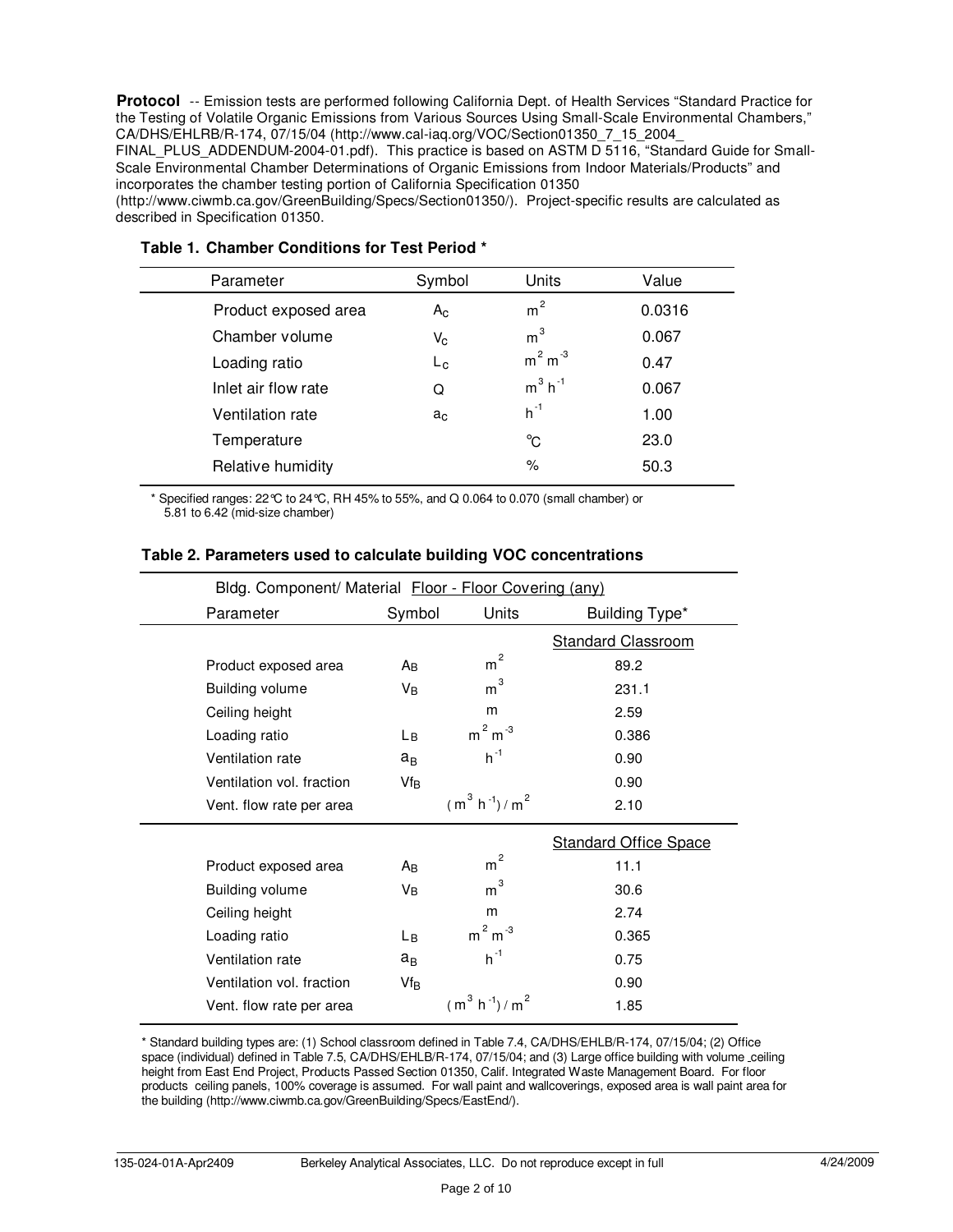#### **Table 3. Pass/fail results of emission test for identified VOCs with chronic RELs**

| Substance                                         | CAS No. | ½ REL<br>μg m <sup>-3</sup> | <b>Building Type</b>                             |
|---------------------------------------------------|---------|-----------------------------|--------------------------------------------------|
|                                                   |         |                             | <b>Standard Classroom</b><br>and/or Office Space |
| No formaldehyde or other CREL VOCs were detected* | None    | None                        | <b>PASS</b>                                      |

(Only VOCs detected above quantitation limits are reported)

\* CREL compound concentrations were below the lower limit of quantitation (LOQ). For formaldehyde and acetaldehyde the LOQ is 1 µg per cubic meter and for all other CREL compounds, the LOQ is 2 µg per cubic meter.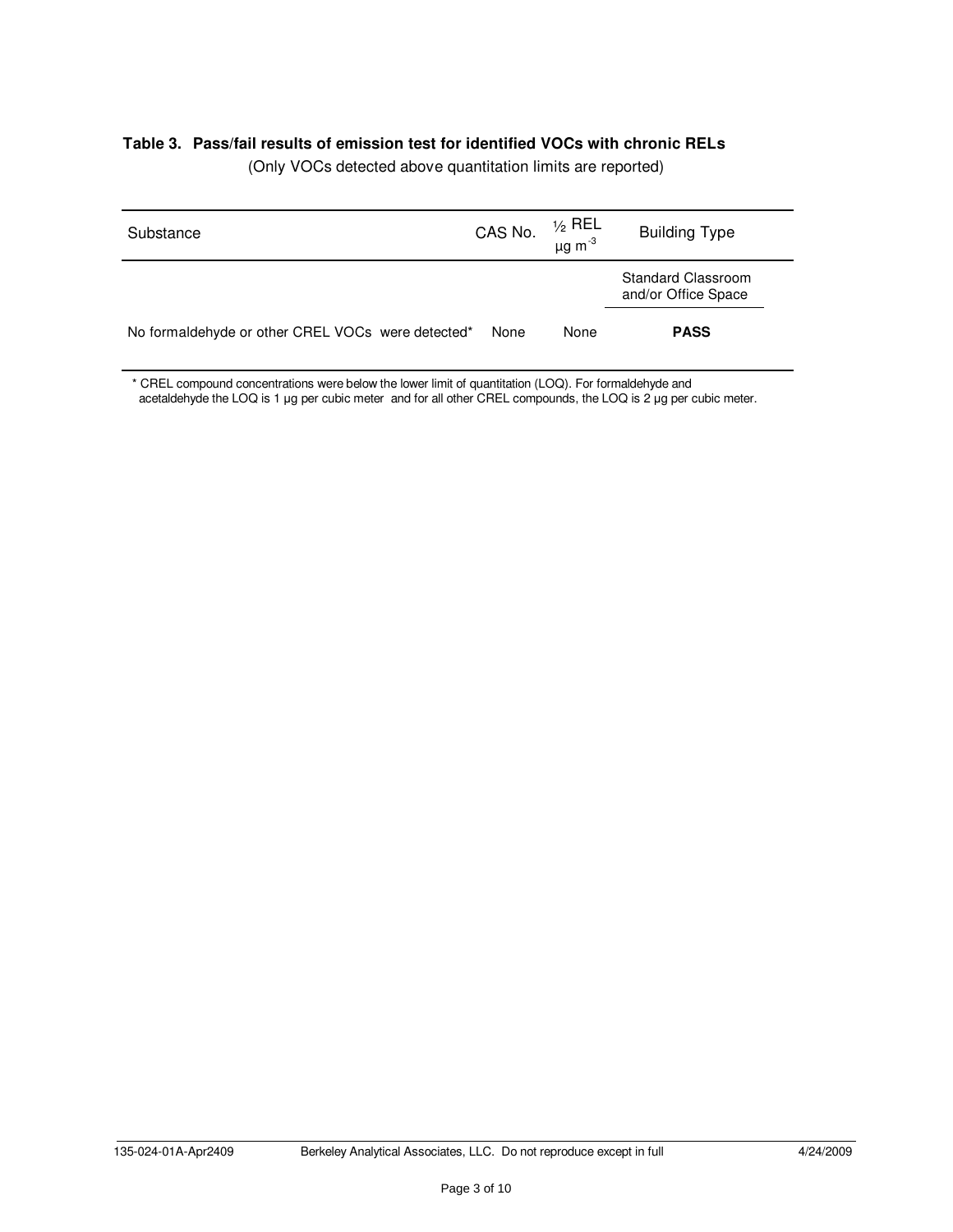#### **Table 4. List of emitted VOCs\*** (Only VOCs detected above quantitation limits are reported. Individual VOCs with chronic RELs and/or on other lists of toxicants are shown first, followed by unlisted abundant compounds)

| Substance                | <b>CAS</b><br>No. | Surro-<br>gate? | Chronic REL*<br>$\mu$ g m <sup>-3</sup> | CARB TAC<br>Category | Prop 65<br>List? |
|--------------------------|-------------------|-----------------|-----------------------------------------|----------------------|------------------|
| Caprolactam              | 105-60-2          |                 |                                         | $T-V$                |                  |
| 2-Ethyl-1-hexanol        | 104-76-7          |                 |                                         |                      |                  |
| n-Tetradecane            | 629-59-4          |                 |                                         |                      |                  |
| 4-tert-Butylcyclohexanol | $98 - 52 - 2$     | Yes             |                                         |                      |                  |

\* For formaldehyde an interim Indoor REL (IREL) of 33 (µg per cubic meter), developed by Calif. Office of Environmental Health Hazard Assessment (Refer to CA/DHS/EHLB/R-174, 07/15/04), is used to set the pass/fail criterion as shown in Table 3.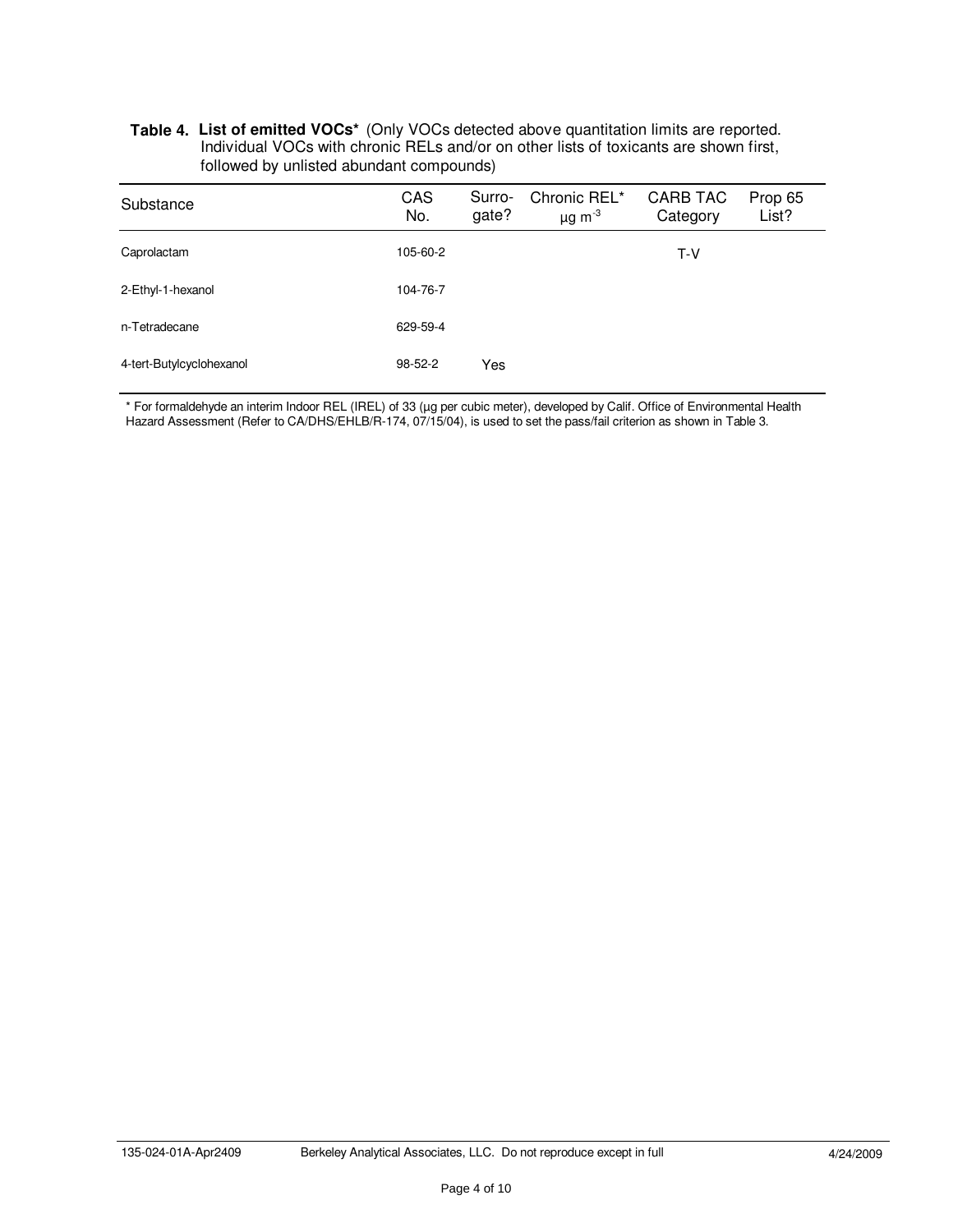| Substance                | 96-h Chamber<br>Concentration<br>$\mu$ g m $^{-3}$ | Emission<br>Factor<br>$\mu$ g m <sup>-2</sup> h <sup>-1</sup> | <b>Building</b><br>Concentration<br>$\mu$ g m $^{-3}$ |
|--------------------------|----------------------------------------------------|---------------------------------------------------------------|-------------------------------------------------------|
|                          |                                                    |                                                               | Standard Classroom                                    |
| 2-Ethyl-1-hexanol        | 44.2                                               | 93.8                                                          | 44.7                                                  |
| 4-tert-Butylcyclohexanol | 12.2                                               | 25.9                                                          | 12.4                                                  |
| n-Tetradecane            | 5.6                                                | 12.0                                                          | 5.7                                                   |
| Caprolactam              | 102.8                                              | 218.3                                                         | 104.0                                                 |
|                          | 96-h Chamber                                       | Emission                                                      | <b>Building</b>                                       |
| Substance                | Concentration<br>$\mu$ g m $^{-3}$                 | Factor<br>$\mu$ g m <sup>-2</sup> h <sup>-1</sup>             | Concentration<br>$\mu$ g m <sup>-3</sup>              |
|                          |                                                    |                                                               | <b>Standard Office Space</b>                          |
| 2-Ethyl-1-hexanol        | 44.2                                               | 93.8                                                          | 50.7                                                  |
| 4-tert-Butylcyclohexanol | 12.2                                               | 25.9                                                          | 14.0                                                  |
| n-Tetradecane            | 5.6                                                | 12.0                                                          | 6.5                                                   |

## **Table 5. Emission Test Results for Individual VOCs\***

\* Parameters and reported values are defined and explained in Table 9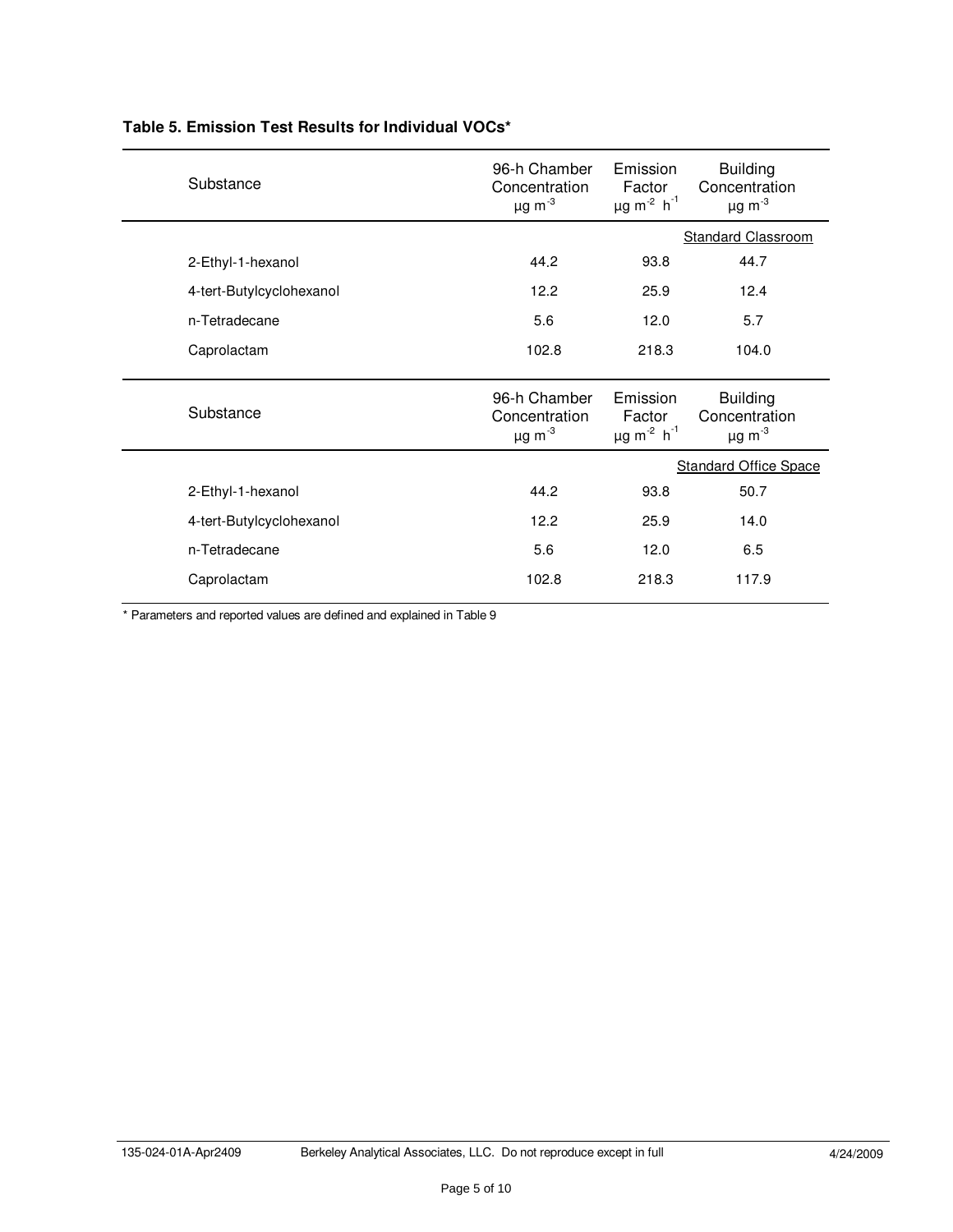| <b>Test Duration</b> | Chamber Conc.<br>$\mu$ g m <sup>-3</sup> | <b>Emission Factor</b><br>$\mu$ g m <sup>-2</sup> h <sup>-1</sup> | Building Conc.<br>$\mu$ g m $^{-3}$ |
|----------------------|------------------------------------------|-------------------------------------------------------------------|-------------------------------------|
|                      |                                          |                                                                   | <b>Standard Classroom</b>           |
| 24-h                 | 231                                      | 490                                                               | 233                                 |
| 48-h                 | 234                                      | 496                                                               | 236                                 |
| 96-h                 | 246                                      | 522                                                               | 249                                 |
|                      |                                          |                                                                   | <b>Standard Office Space</b>        |
| $24-h$               | 231                                      | 490                                                               | 265                                 |
| 48-h                 | 234                                      | 496                                                               | 268                                 |
| 96-h                 | 246                                      | 522                                                               | 282                                 |

**Table 6. TVOC Chamber & Building Concentrations for Different Test Periods**

## **Table 7. Formaldehyde Chamber & Building Concentrations for Different Test Periods**

| <b>Test Duration</b> | Chamber Conc.<br>$\mu$ g m $^{-3}$ | <b>Emission Factor</b><br>$\mu$ g m <sup>-2</sup> h <sup>-1</sup> | Building Conc.<br>$\mu$ g m <sup>-3</sup> |
|----------------------|------------------------------------|-------------------------------------------------------------------|-------------------------------------------|
|                      |                                    |                                                                   | <b>Standard Classroom</b>                 |
| 24-h                 | LQ                                 | LQ                                                                | LQ                                        |
| 48-h                 | LQ                                 | LQ                                                                | LQ                                        |
| 96-h                 | LQ                                 | LQ                                                                | LQ                                        |
|                      |                                    |                                                                   | <b>Standard Office Space</b>              |
| $24-h$               | LQ                                 | LQ                                                                | LQ                                        |
| 48-h                 | LQ                                 | LQ                                                                | LQ                                        |
| 96-h                 | LQ                                 | LQ                                                                | LQ                                        |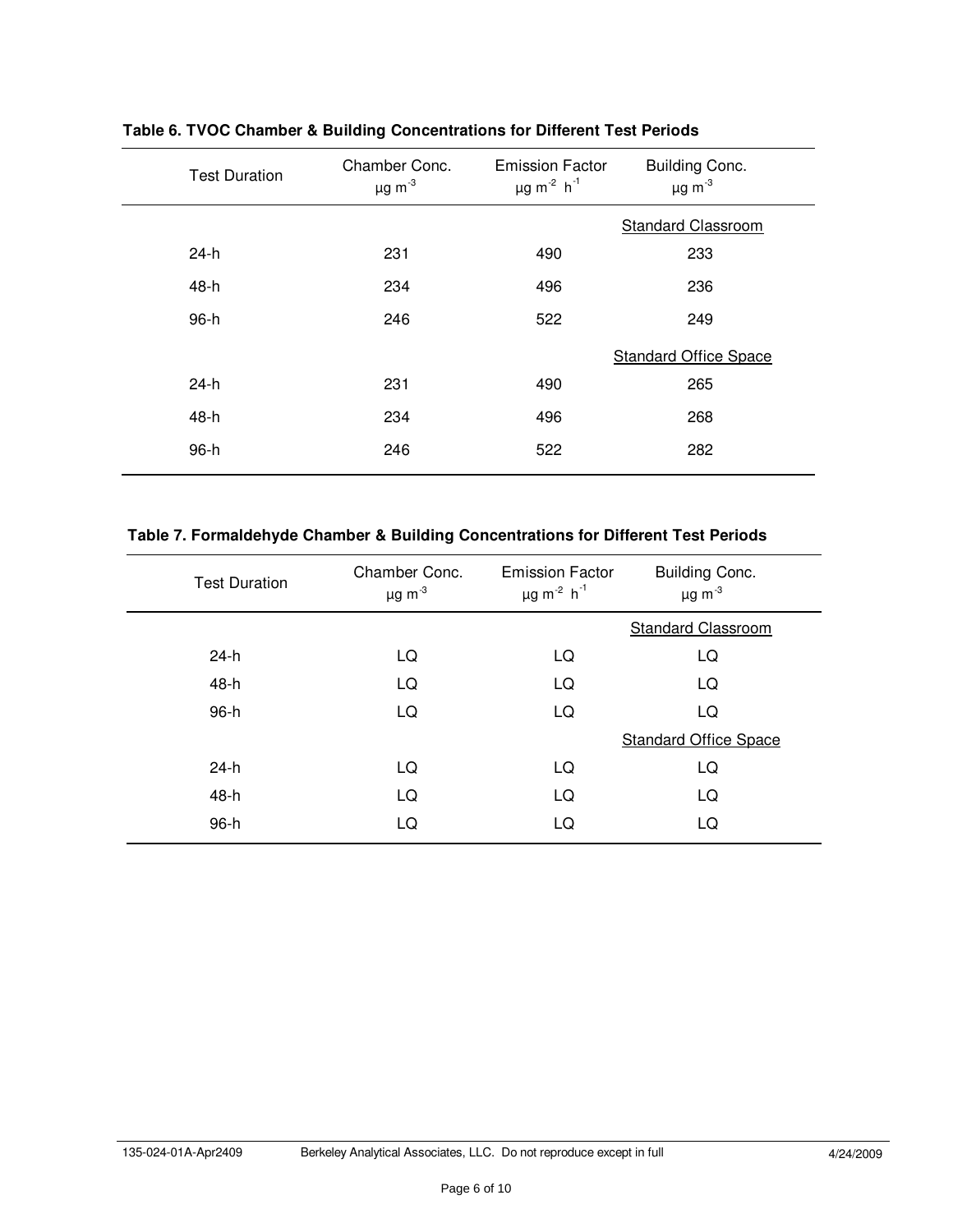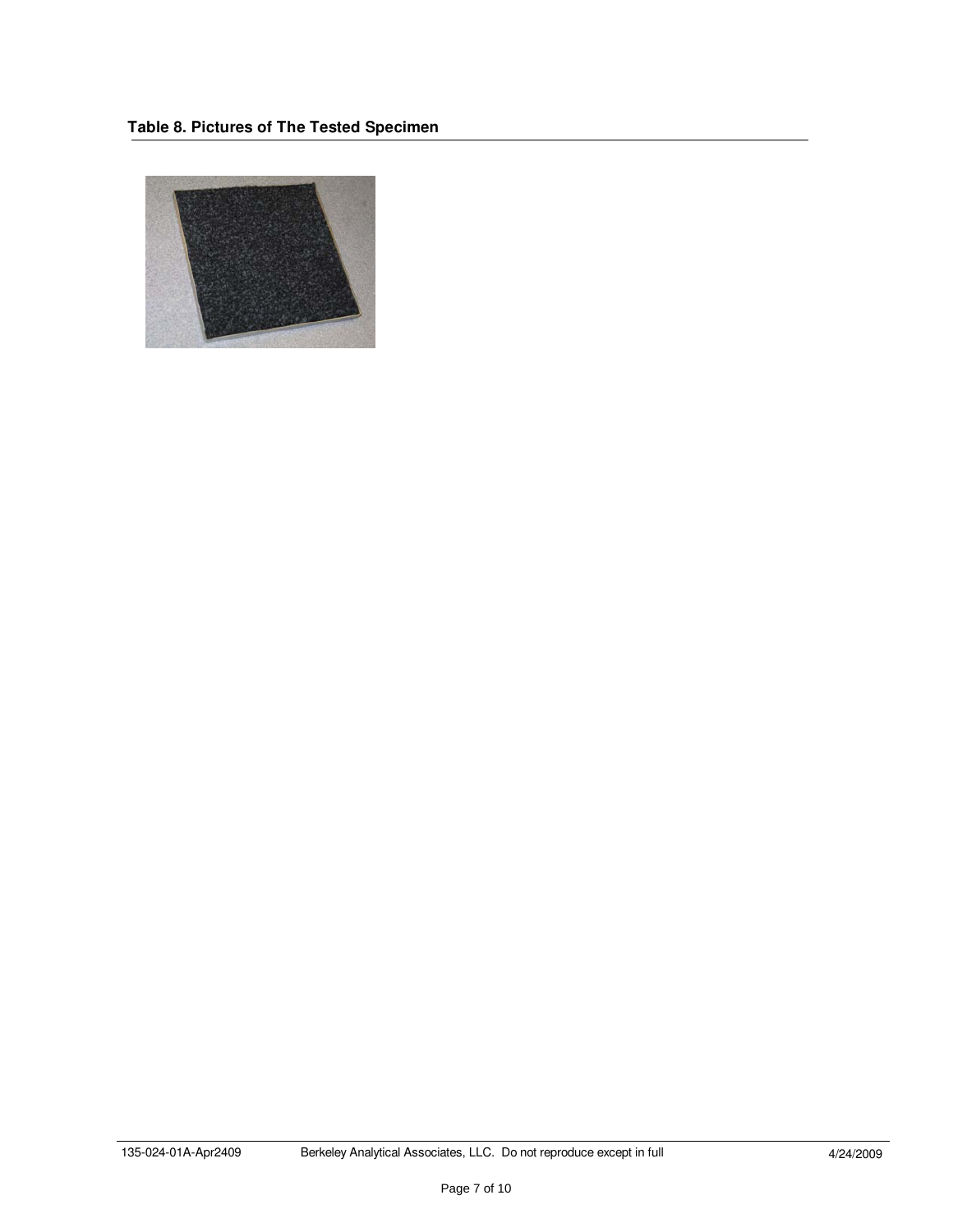| Parameter/Value                | Definition                                                                                                                                          |
|--------------------------------|-----------------------------------------------------------------------------------------------------------------------------------------------------|
| CAS No.                        | Chemical Abstract Service identification number                                                                                                     |
| Surrogate?                     | "Yes" indicates compound was quantified by GC/MS total-ion-current                                                                                  |
|                                | (TIC) method using toluene as calibration reference                                                                                                 |
| <b>Chronic REL</b>             | Chronic Reference Exposure Level (REL) established by Calif. Office                                                                                 |
|                                | of Environmental Health Hazard Assessment, Feb. 2005 and                                                                                            |
|                                | adopted by Section 01350 as target IAQ limit for building; for<br>formaldehyde, IAQ limit is interim Indoor REL of 33 $\mu$ g m <sup>-3</sup> . No  |
|                                | product may contribute more than 1/2 IAQ limit for an REL compound,                                                                                 |
|                                | with the exception of acetaldehyde for which the full REL is allowed.                                                                               |
| CARB TAC Cat.                  | Toxic Air Contaminant (TAC) on Calif. Air Resources Board list, Dec.                                                                                |
|                                | 1999, with toxic category indicated                                                                                                                 |
| Prop 65 List?                  | "Yes" indicates compound is chemical known to cause cancer or                                                                                       |
|                                | reproductive toxicity listed by Calif. Safe Drinking Water and Toxic                                                                                |
|                                | Enforcement Act of 1986 (Proposition 65), Mar. 2005                                                                                                 |
| 96-h Chamber Conc.             | Measured chamber VOC concentration at 96-h time point minus any<br>analytical blank or blank concentration for empty chamber operated               |
|                                | following same procedure. Lower limit of quantitation (LOQ) for                                                                                     |
|                                | individual VOCs on lists of toxicants is 2 $\mu$ g m <sup>-3</sup> , based on a 2 ng                                                                |
|                                | limit for a 1-liter sample. LOQ for TVOC is 20 $\mu$ g m <sup>-3</sup> . LOQ for                                                                    |
|                                | formaldehyde and acetaldehyde is given below                                                                                                        |
| <b>Emission Factor</b>         | Mass of compound emitted per square meter of exposed surface per                                                                                    |
|                                | hour (calculations shown below). Reporting limits for emission                                                                                      |
|                                | factors are established by LOQ or reporting limit for chamber<br>concentration and specimen's exposed surface area                                  |
| Classroom/Office/Office Bldg.  | Concentrations for school classroom, small office (individual), large                                                                               |
| Conc.                          | office building, or specific project building calculated using                                                                                      |
|                                | parameters given in Table 2 (calculations shown below)                                                                                              |
| <b>TVOC</b>                    | Total Volatile Organic Compounds quantified by GC/MS TIC method                                                                                     |
|                                | using toluene as calibration reference                                                                                                              |
| Formaldehyde &<br>acetaldehyde | Volatile aldehydes quantified by HPLC following ASTM Method<br>D 5197-97. LOQ for formaldehyde and acetaldehyde is $\sim$ 1 $\mu$ g m <sup>-3</sup> |
| <b>Individual VOCs</b>         | Quantified by thermal desorption GC/MS following EPA Methods TO-1                                                                                   |
|                                | and TO-17. Compounds are quantified using multipoint calibrations                                                                                   |
|                                | prepared with pure substances unless otherwise indicated (see                                                                                       |
|                                | Surrogate?). VOCs with chronic RELs are listed first, followed by                                                                                   |
|                                | other TAC and Prop. 65 compounds. Additional abundant VOCs at                                                                                       |
|                                | or above reporting limit of 5 $\mu$ g m <sup>-3</sup> are listed last. VOCs are listed in<br>order of decreasing volatility within each group       |
| "ح"                            | "Less than" concentrations established by LOQ                                                                                                       |
| "HC"                           | Hydrocarbon compound                                                                                                                                |
| "LQ"                           | Indicates calculated value is below quantitation based on                                                                                           |
|                                | concentration LOQ                                                                                                                                   |
| "na"                           | Not applicable                                                                                                                                      |

## **Table 9. Definition of Parameters and Notes to Tables**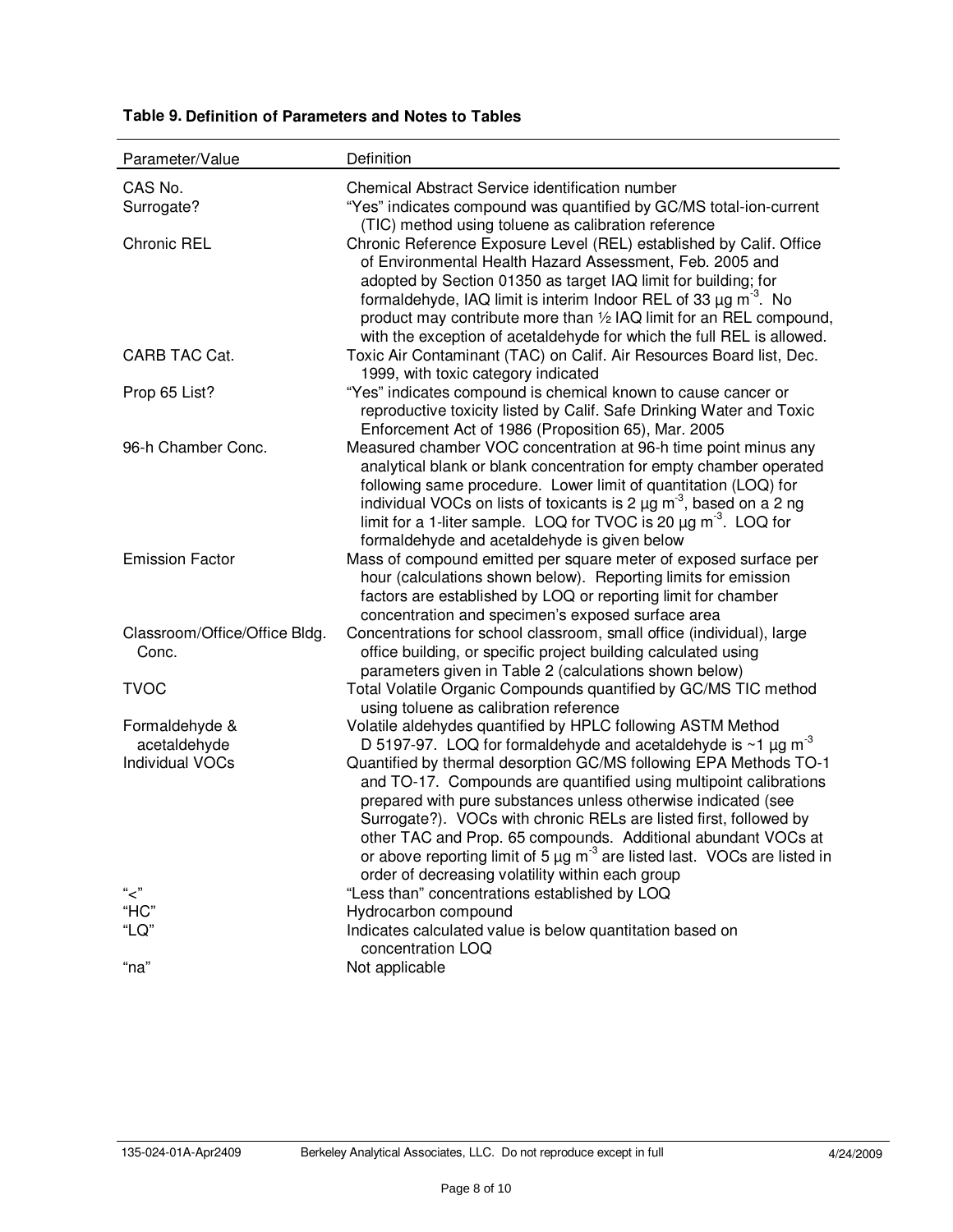#### **Equations Used in Calculations**

An emission factor (EF) in  $\mu$ g m<sup>-2</sup> h<sup>-1</sup> for a chemical substance in a chamber test is calculated using Equation 1:

$$
EF = (Q (C - Co)) / AC
$$
 (1)

where C is the chamber concentration of the substance ( $\mu$ g m<sup>-3</sup>) and C<sub>o</sub> is the corresponding substrate or chamber blank concentration (µg m<sup>-3</sup>). The other parameters are defined in Table 1. For an emitting unit, such as a chair, the number of units, N, is substituted for surface area,  $A<sub>C</sub>$ , and EF is expressed as µg/unit-h.

A building concentration ( $C_B$ ) in µg m<sup>-3</sup> can be estimated from the EF using Equation 2:

$$
C_{\rm B} = (EF^* A_{\rm B}) / Q_{\rm B} \tag{2}
$$

where  $A_B$  is the area of the product in the building space and  $Q_B$  is the outdoor air flow rate to the space.

An EF in  $\mu$ mol m<sup>-2</sup> h<sup>-1</sup> for an individual VOC in a chamber test is calculated from the above EF using Equation 3:

$$
EF (µmol m-2 h-1) = EF (µg m-2 h-1) / MW
$$
 (3)

where MW is the molecular weight (molar mass) of the respective compound.

A chamber concentration in ppb (molar basis) for an individual VOC is calculated from the chamber concentration  $(C - C_0)$  in  $\mu$ g m<sup>-3</sup> using Equation 4:

$$
Chamber concentration (ppb) = (C - C0) \times 24.45 / MW
$$
 (4)

where 24.45, in L/mol, is the molar volume of air at standard conditions (1 atm pressure, 25 $^{\circ}$  C).

For a furniture component, the workstation concentration of formaldehyde and total aldehydes in ppb can be estimated from the corresponding aldehyde EF ( $\mu$ mol m<sup>-2</sup> h<sup>-1</sup>) using Equation 5:

WS Aldehyde concentration (ppb) = 
$$
(EF_{aldehyde})(A_{ws})(24.45) / Q_{ws}
$$
 (5)

where A<sub>ws</sub> is the surface area of the component in the workstation (m<sup>2</sup>) and Q<sub>ws</sub> is the outdoor air flow rate to the workstation  $(m^3/h)$ .

#### **Comments**

The emission factor calculations are based on the the area of the top exposed surface.

**Note:** The test results presented herein are specific to this item. All data, including but not limited to raw instrument files, calibration files, and quality control checks used to generate the test results will be made available to the customer upon request.

#### END OF REPORT